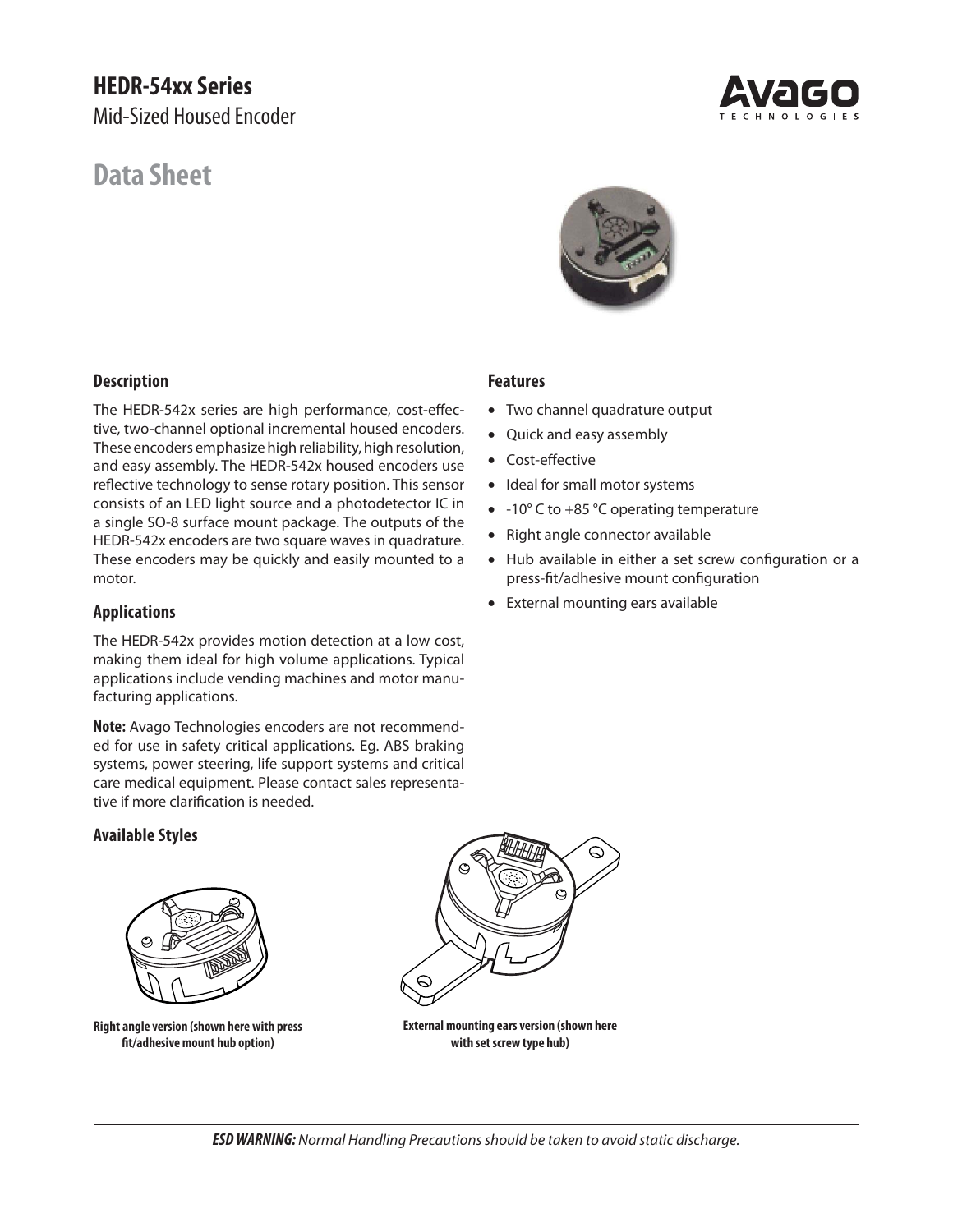**Package Dimensions**



**46.0 2.0**



 $\bigoplus$ 

**52.0**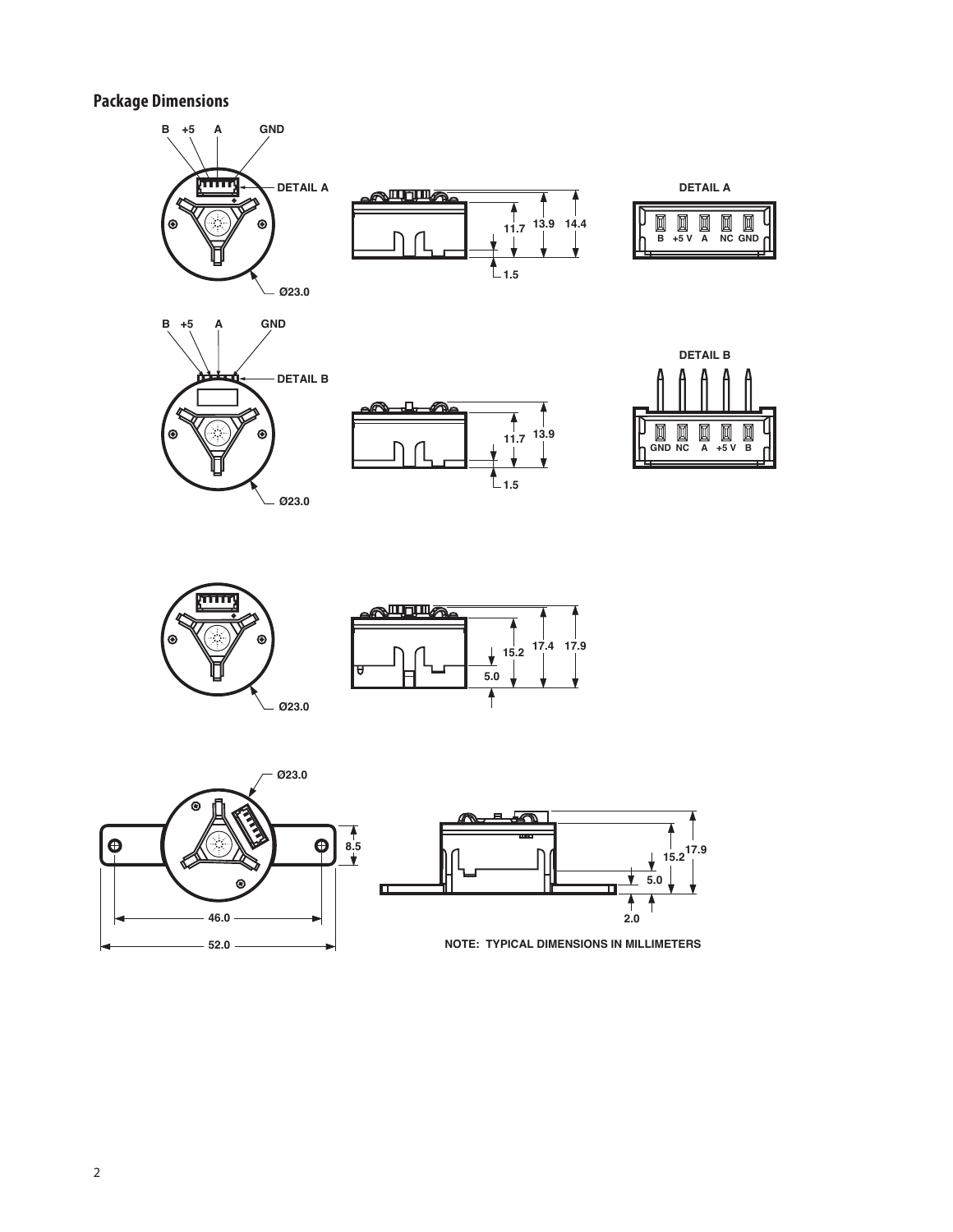# **Theory of Operation**

The HEDR-542X translates rotary motion of a shaft into a two channel digital output. As seen in the block diagram, the HEDR-542X series has three key parts: a single Light Emitting Diode (LED) light source, a photodetector IC with a set of uniquely configured photodiodes, and a pair of lenses. The lens over the LED focuses light onto the codewheel. Light is either reflected or not reflected back to the lens over the photodetector IC. As the codewheel rotates an alternating pattern of light and dark corresponding to the pattern of the codewheel falls upon the photodiodes. This light is used to produce internal signals A and A', and B and B'. As part of this "push-pull" detector system, these signals are fed through comparators that are part of the signal processing circuitry to produce the final outputs for channels A and B.

# **Defi nitions**

**Count (N):** For rotary motion, the number of bar and window pairs or Counts Per Revolution (CPR) of the codewheel. For linear motion, the number of bar and window pairs per unit length (Lines Per Inch [LPI] or Lines Per mm [LPmm]).

**One Cycle (C):** 360 electrical degree (°e), 1 bar and window pair.

**One Shaft Rotation:** 360 mechanical degrees, N cycles (rotary motion only).

**Line Density:** The number of reflective and non-reflective pairs per unit length, expressed as either Lines Per Inch (LPI) or Lines Per mm (LPmm).

**Pulse Width (P):** The number of electrical degrees that an output is high during one cycle, nominally 180°e or 1/2 a cycle.



**Pulse Width Error**  $(\Delta P)$ **:** The deviation in electrical degrees of the pulse width from its ideal value of 180°e.

**State Width (S):** The number of the electrical degrees between a transition in the output of the channel B. There are 4 states per cycle, each nominally 90°e.

**State Width Error (S):** The deviation in electrical degrees of each state width from its ideal value of 90°e.

**Phase ():** The number of electrical degrees between the center of the high state on the channel A and the center of the high state of channel B. This value is nominally 90°e.

**Phase Error (** $\Delta\phi$ **):** The deviation in electrical degrees of the phase from its ideal value of 90°e.

# **Output Waveforms**



## **Direction of Motor Rotation**

When the codewheel rotates in the clockwise direction (as viewed from the encoder end of the motor), channel A will lead channel B. If the codewheel rotates in the counterclockwise direction, channel B will lead channel A.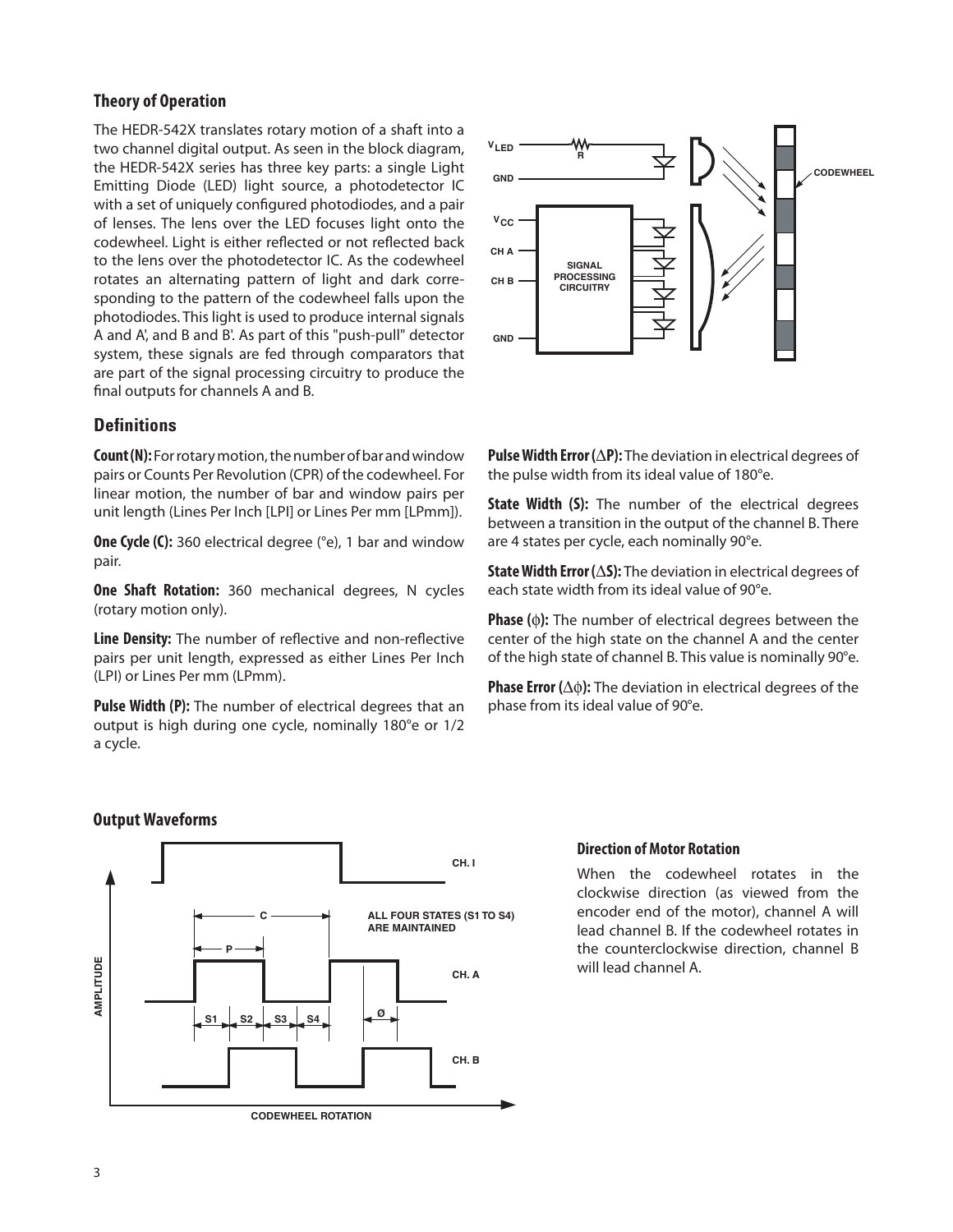# **Absolute Maximum Ratings**

| Storage Temperature                                  | -40 $^{\circ}$ C to +85 $^{\circ}$ C           |
|------------------------------------------------------|------------------------------------------------|
| <b>Operating Temperature</b>                         | $-10^{\circ}$ -C to $+85^{\circ}$ -C           |
| Supply Voltage                                       | $-0.5$ V to $7$ V                              |
| Output Voltage                                       | $-0.5$ V to V $cc$                             |
| Output Current per Channel                           | $-2.0$ mA to 12 mA                             |
| Shaft Axial Play                                     | $\pm$ 0.25 mm                                  |
| Shaft Eccentricity Plus Radial Play                  | $0.04$ mm                                      |
| Radial Play between Housing and Cover                | $0.2$ mm $-0.5$ mm                             |
| Distance between Tip of Codewheel Shaft and PC Board | $0.4$ mm $-0.5$ mm                             |
| Distance between Codewheel and Stopper before Reset  | $0.25$ mm $-0.35$ mm                           |
| Distance between Codewheel and Stopper after Reset   | $0.75$ mm                                      |
| Concentricity Misalignment between Mounted Base      | $0.12$ mm<br>Plate Center Bore and Motor Shaft |
| Frequency                                            | 16 kHz                                         |

# **Recommended Operating Conditions**

| <b>Parameter</b>   | Symbol      | Min. | Tvpical | Max. | <b>Units</b> | <b>Notes</b>                     |
|--------------------|-------------|------|---------|------|--------------|----------------------------------|
| Temperature        | IА          |      |         | 85   | $\sim$       |                                  |
| Supply Voltage     | Vcc         | 4.5  | 5.0     | 5.5  | Volts        | Ripple $< 100$ mV <sub>p-p</sub> |
| <b>LED Current</b> | <b>ILED</b> | 13   | 15      | 18   | mA           |                                  |
| Load Capacitance   |             |      |         | 100  | рF           | 2.7 $K\Omega$ Pull-Up            |

# **Electrical Characteristics**

(Over recommended operating conditions. Typically at 25° C)

| <b>Parameter</b>          | Svmbol          | Min. | Tvpical | Max. | <b>Units</b> | <b>Notes</b>              |
|---------------------------|-----------------|------|---------|------|--------------|---------------------------|
| <b>Supply Current</b>     |                 |      | 18      |      | mA           |                           |
| High Level Output Voltage | V <sub>OH</sub> | 2.4  |         |      |              | $I_{OH} = -2$ mA min.     |
| Low Level Output Voltage  | V <sub>OL</sub> |      |         | 0.4  |              | $I_{\Omega} = 12$ mA max. |

# **Encoding Characteristics**

| <b>Parameter</b>         | <b>Symbol</b> | <b>Typical</b> | Max. | <b>Units</b> |
|--------------------------|---------------|----------------|------|--------------|
| Pulse Width Error        | ΛP            |                | 75   | $^{\circ}$ e |
| <b>State Width Error</b> | ΛS            | 15             | 60   | $^{\circ}$ e |
| <b>Phase Error</b>       | Δφ            | 15             | 60   | °e           |
| <b>Position Error</b>    | Δθ            | 50             | 120  | arcmin       |
| Cycle Error              | ЛC            | 10             | 45   | °e           |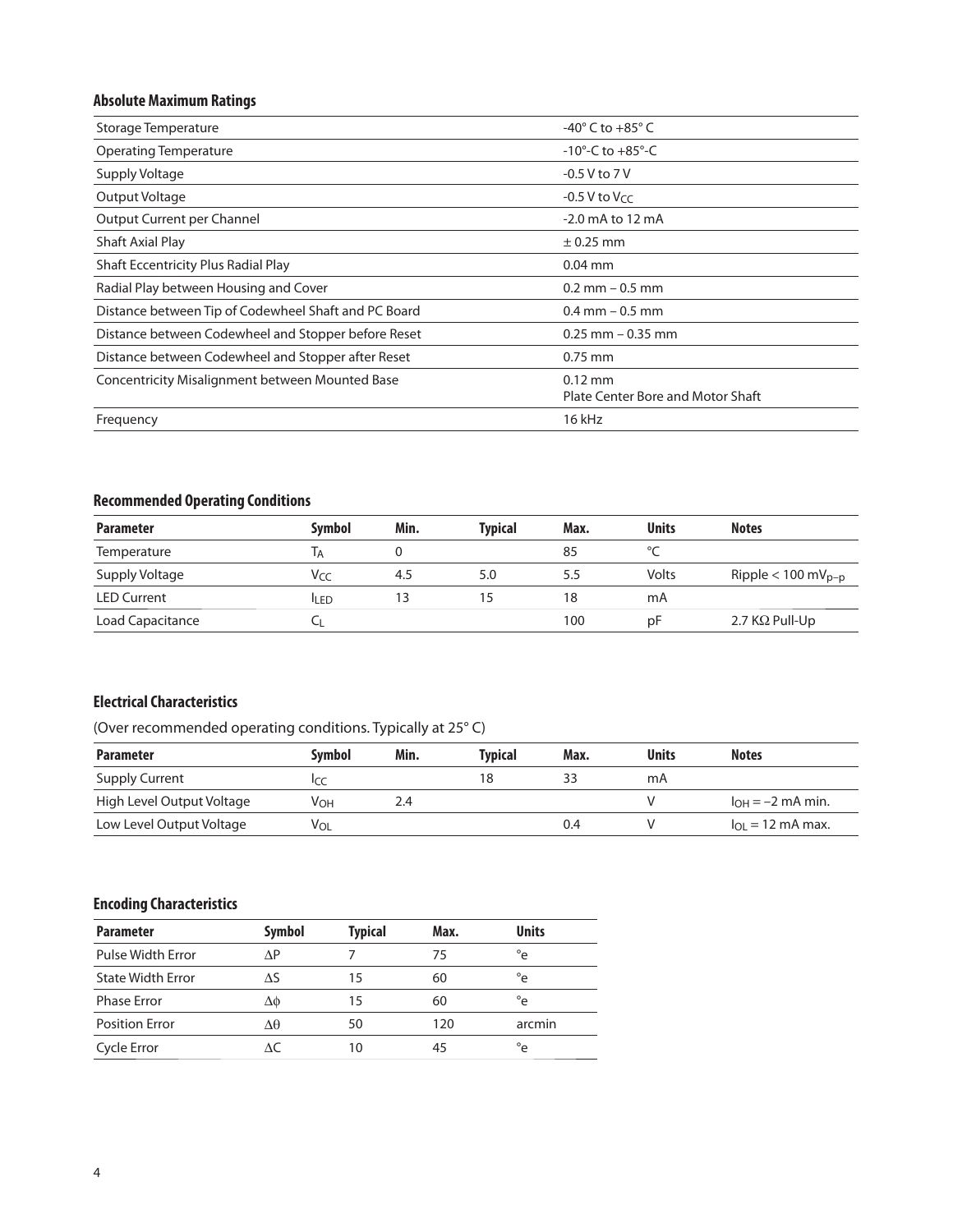### **Mechanical Characteristics**

| <b>Parameter</b>                                          | <b>Dimension</b>          | <b>Tolerance</b> | <b>Units</b> |
|-----------------------------------------------------------|---------------------------|------------------|--------------|
| Codewheel Fits these Standard Shaft Diameters             |                           |                  |              |
| Press Fit/Adhesive Mount Hub                              | 2, 3, 4                   | $+0/-0.01$       | mm           |
| Set Screw Hub                                             | 2, 3, 4, 5, (1/8)         | $(+0/-0.0005)$   | (in.)        |
| Allowable Motor Shaft Length                              |                           |                  |              |
| Press Fit/Adhesive Mount Hub                              | Between 7.5 and 8.0       |                  | mm           |
| Set Screw Hub (uses size M1.5 Allen wrench, not included) | Between 7.5 and 11.5      |                  |              |
| Bolt Circle Diameter (2 holes)                            | 16 to 18                  |                  | mm           |
| <b>Mounting Screw Size</b>                                | M <sub>2</sub>            |                  | mm           |
|                                                           | M2.5, (2-56) for external |                  | (in.)        |
|                                                           | mounting ears             |                  |              |

# **Electrical Interface**

Pull up resistors on output pins 2, 3, and 5 have already been integrated into the mid-sized encoder. Each of the three encoder outputs can drive a single TTL load in this configuration.

# **Connectors**

The connector to be used with the mid-sized encoder is Molex Part Number 51021-0500. This is a 5 connector crimp wire to board connector.

The connector used on the encoder is orientation proof type, 2 different cables configuration required for connection to right angle and axial angle type encoder.

## **Pins configuration HEDR-542x series**

| Pin 1            | <b>GND</b> |
|------------------|------------|
| Pin <sub>2</sub> | NC.        |
| Pin <sub>3</sub> | Ch.A       |
| Pin <sub>4</sub> | 5 V        |
| Pin 5            | Ch.B       |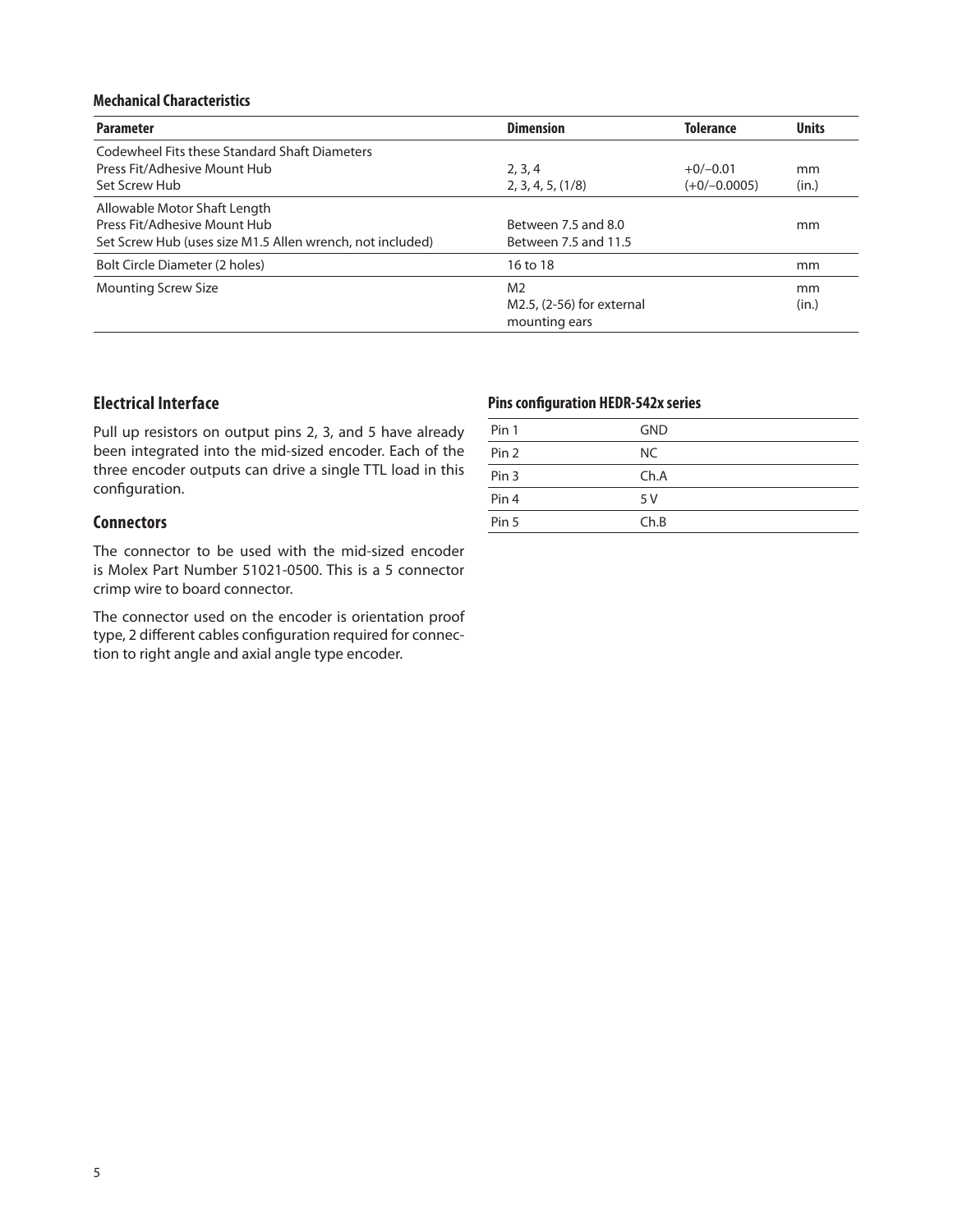# **Standard Mounting**

### **Mounting Considerations**

The mid-sized encoder must be aligned using the optional aligning pins, as specified in Figure 1, by using the optional motor boss shown in Figure 2, or by using an alignment tool or as shown in Encoder Mounting and Assembly.

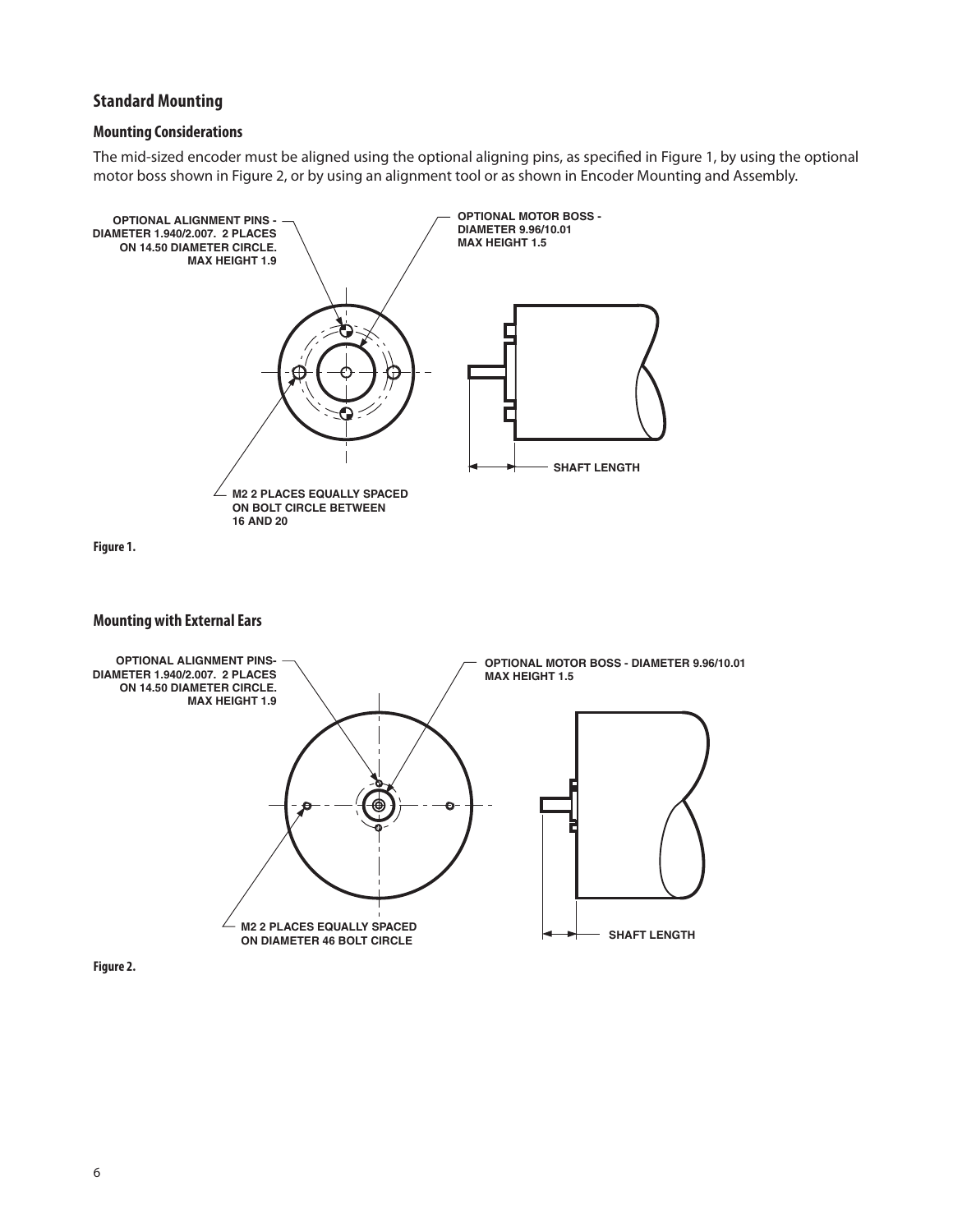## **Encoder Mounting and Assembly**

#### **Press Fit Style Encoder**

1. If not using optional alignment pins or motor boss to locate the base plate, slip alignment tool onto motor shaft. Slip encoder base plate into place on motor as shown below. Tighten screws or attach with an adhesive. If using alignment tool, remove it.

2. Place the hub in the housing assembly on top of the motor shaft. Lining up the guide (connector side) at the bottom of the housing with the slot (indicator side) on the encoder base plate, the housing latches should be aligned to the respective baseplate catches now. Press the housing assembly downward and slide the hub into and along the shaft, until the 3 latches make contact with the catches.



**ALIGNMENT TOOL**

**BASE PLATE**

**MOTOR**

ᡯ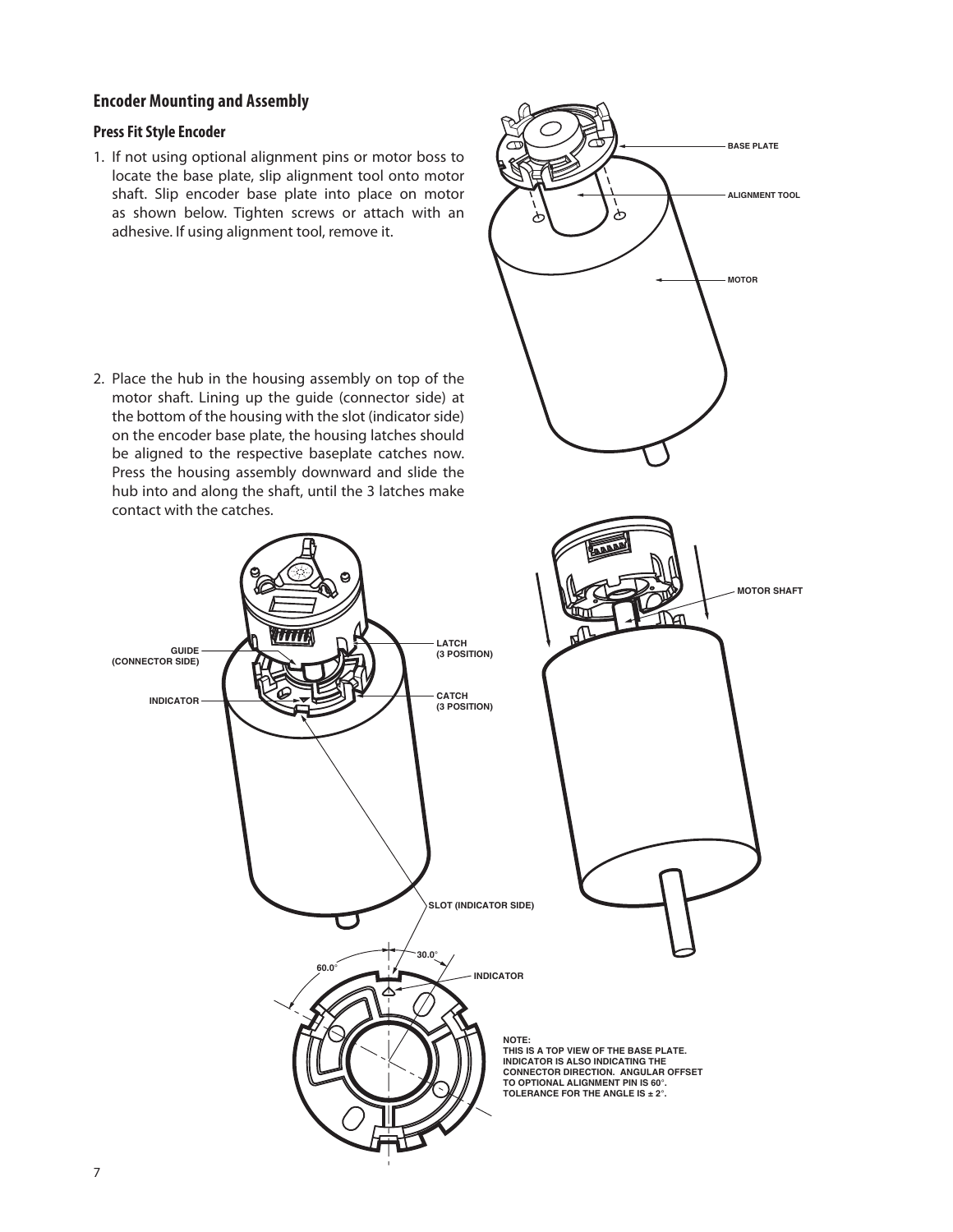- 3. Press down the housing assembly until it snaps into place. Recommended force is 3.5 kgf minimum, 4.0 kgf nominal, and 4.5 kgf maximum. Note that the encoder is shipped such that the housing assembly and the base plate are not being snapped together.
- 4. Using the end of a pen or other appropriate tool, press the triangular portion of the housing assembly downward. Recommended force is between 3.5 kgf to 4.0 kgf. This will set the codewheel and hub into their proper position through the internalguide of the triangular piece. When the triangular piece is released, it should naturally spring back to its original position, eliminating contact between the housing assembly and the codewheel. The encoder is now ready for use.



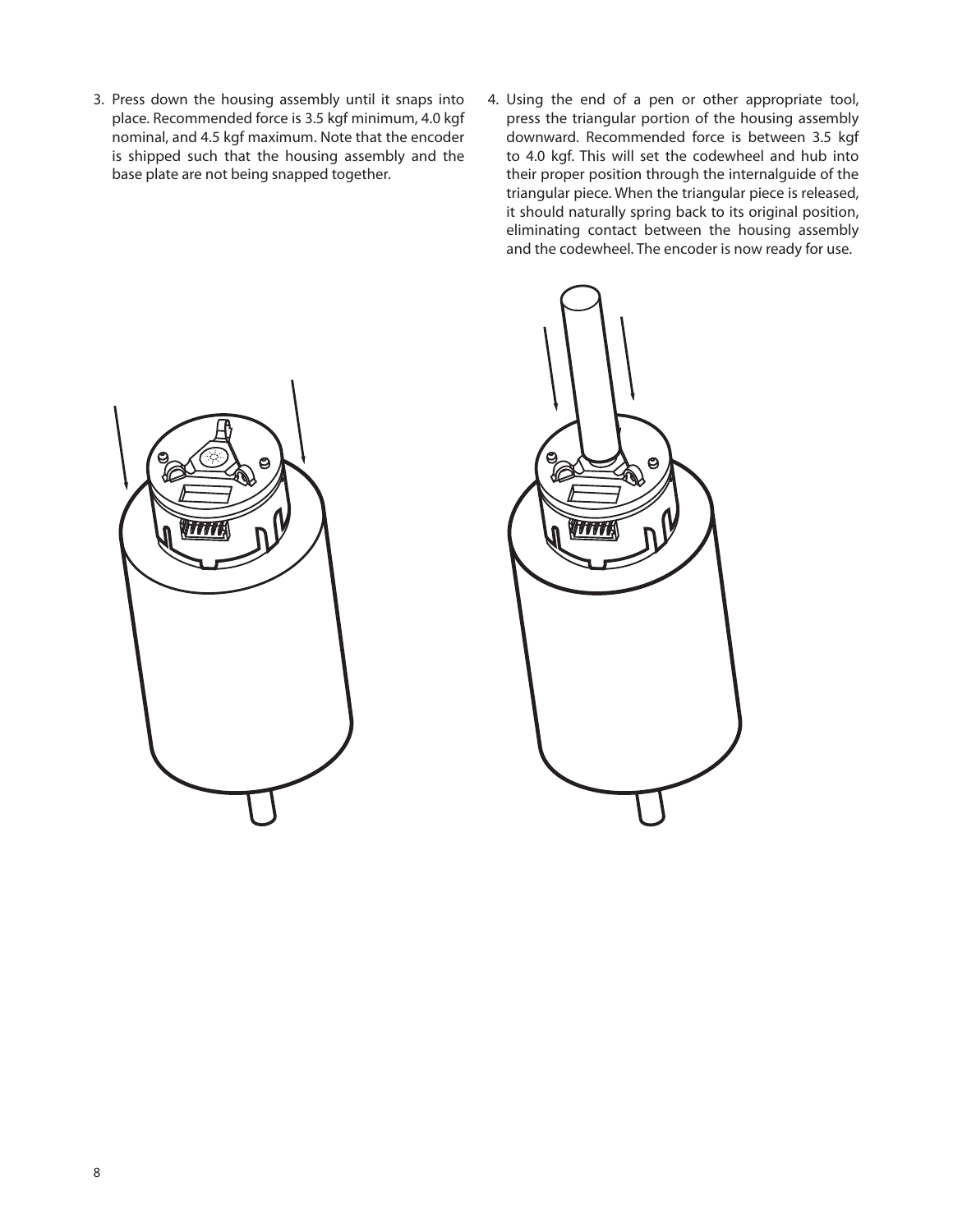# **Set Screw Style Encoder**

1. If not using optional alignment pins or motor boss to locate the base plate, slip alignment tool onto motor shaft. Slip encoder base plate into place on motor as shown below. Tighten screws or attach with an adhesive. If using alignment tool, remove it.



2. Slip the set screw hub into the shaft. Proper finger-wear must be worn to avoid contamination on codewheel surface (top of hub). Place an Allen wrench into the socket of the set screw while aligning it on the Allen wrench groove. Lining up the guide (connector side) at the bottom of the housing with the slot (indicator side) on the encoder baseplate, the housing latches should be aligned to the respective baseplate catches. Move the housing assembly downward until the 3 latches make contact with the catches.

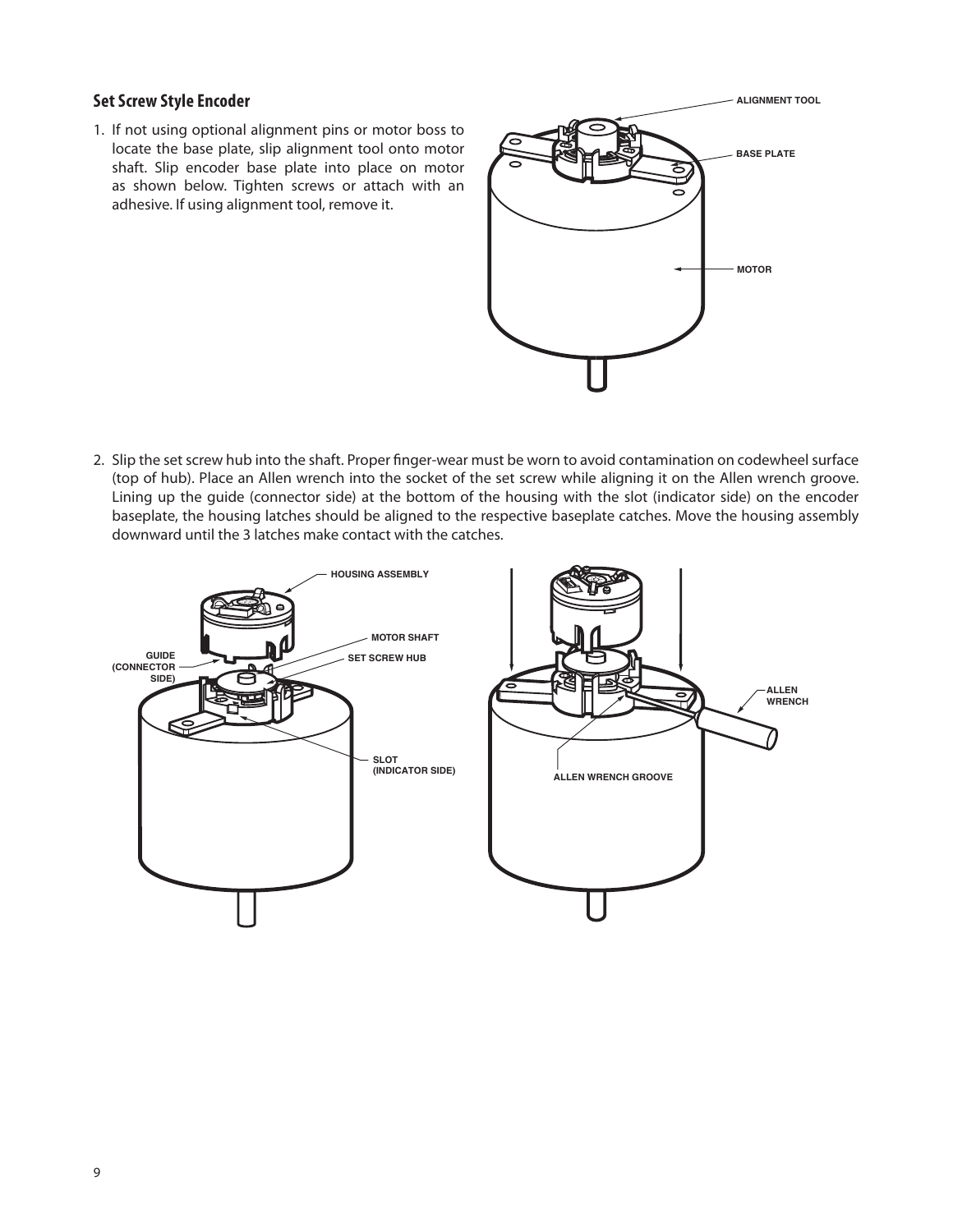3. Press down the housing assembly, holding the set screw and Allen wrench in their initial position until the housing assembly snaps into place. Recommended force is 3.5 kgf minimum, 4.0 kgf nominal, and 4.5 kgf maximum.



4. Using the end of a pen or other appropriate tool, press the triangular portion of the housing assembly downward. Recommended force is between 3.5 kgf to 4.0 kgf. Then apply a downward force on the end of the Allen wrench. This sets the codewheel position by levering the codewheel upward against internal guide of the triangular piece. While continuing to apply a downward force on both tools, rotate the Allen wrench in the clockwise direction until the hub set screw is tightened against the motor shaft. Remove the Allen wrench by pulling it straight out of the housing assembly. When the triangular piece is released, it should naturally spring back to its original position, eliminating contact between the housing assembly and the codewheel. The encoder is now ready for use.

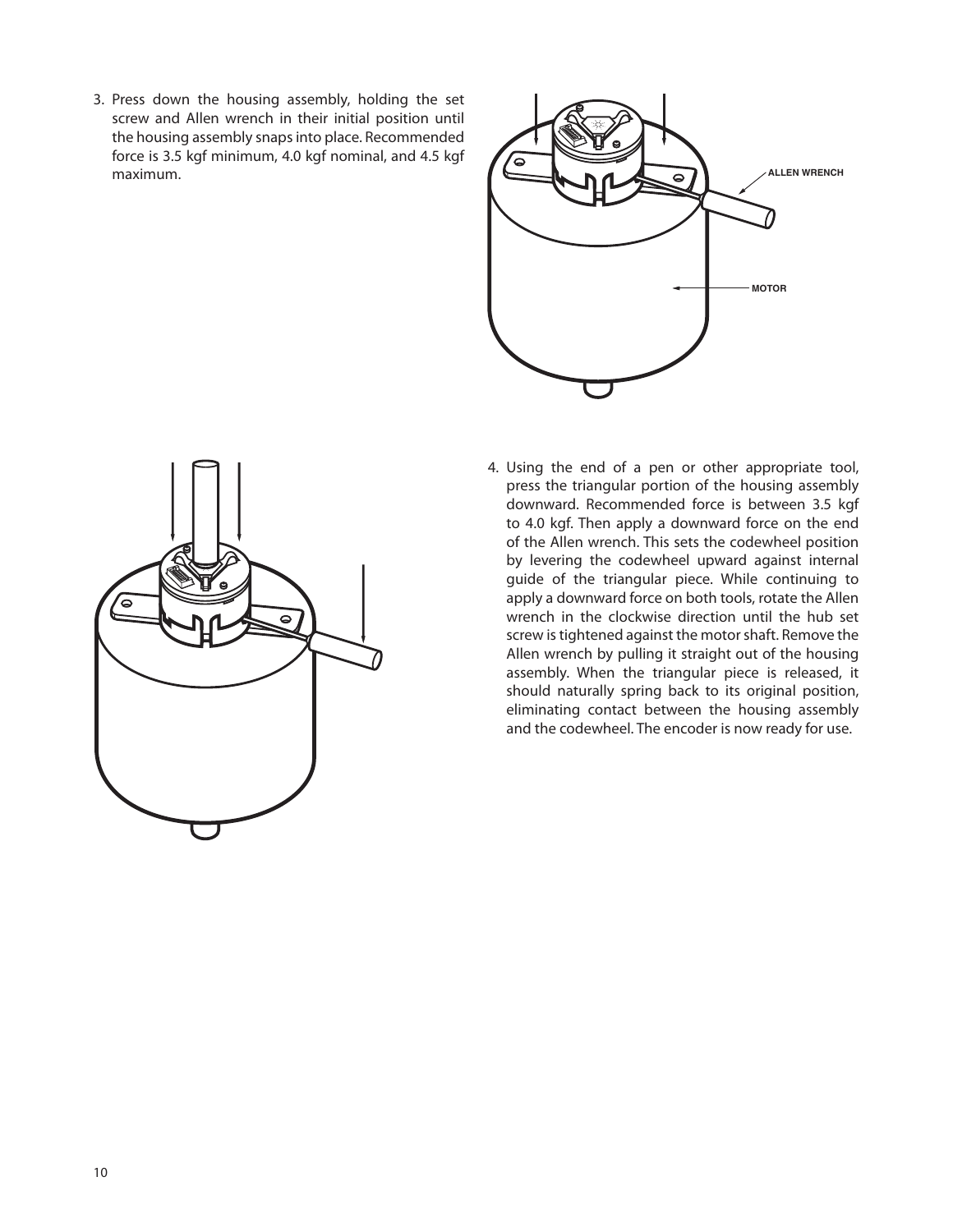# **Ordering Information**



- a. HEDR-5420-ES201
- b. HEDR-5420-ES202 c. HEDR-5420-ES203
- d. HEDR-5420-ES211
- e. HEDR-5420-ES214
- f. HEDR-5421-EP111

# **Ordering Information for Alignment Tool**



For product information and a complete list of distributors, please go to our web site: **www.avagotech.com**

Avago, Avago Technologies, and the A logo are trademarks of Avago Technologies in the United States and other countries. Data subject to change. Copyright © 2005-2012 Avago Technologies. All rights reserved. Obsoletes 5988-9450EN AV02-3576EN - August 7, 2012